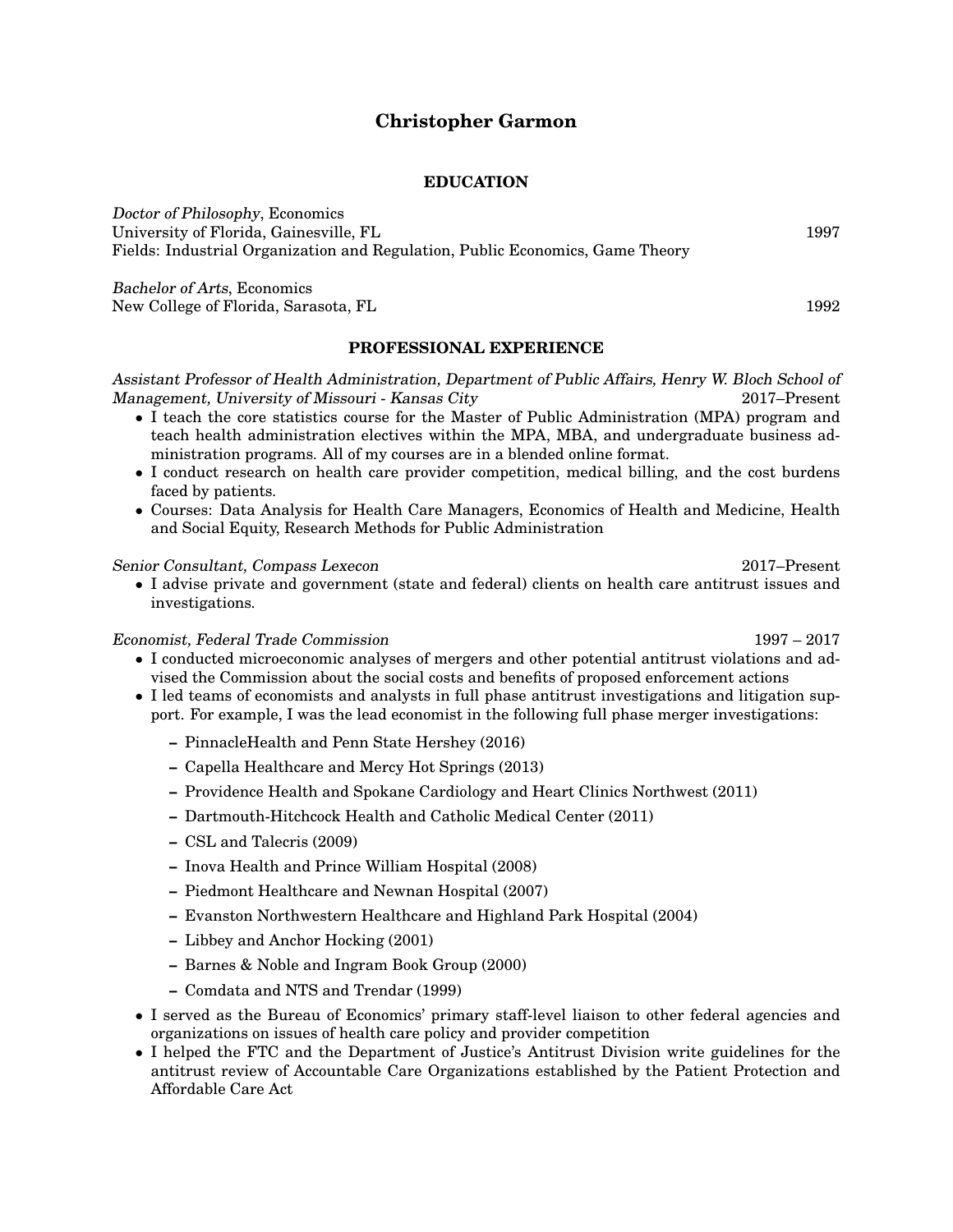- I served as the FTC's testifying economic expert in the FTC's challenge of the acquisition of Palmyra Medical Center by Phoebe Putney Health System and my analysis was cited by the Solicitor General when the case was argued before the Supreme Court
- I developed and led health care data privacy and security training for the FTC, including HIPAA compliance and the proper handling of large, patient-level datasets

Instructor, Johns Hopkins University 2002–2011

• Course: Economics of Industry and Public Policy (Recognized for Excellence in Teaching (2007))

| Visiting Assistant Professor of Economics, Kenyon College                                     | $2000 - 2001$ |
|-----------------------------------------------------------------------------------------------|---------------|
| • Courses: Environmental Economics, Industrial Organization, Principles of Macroeconomics and |               |
| International Trade, Principles of Microeconomics and Public Policy                           |               |

#### Instructor, University of Florida 1996

• Course: Managerial Economics

Assistant Director, Center for Economic Education, University of Florida 1996-1997

• Led economics training programs and provided teaching materials to K–12 teachers

## **PUBLICATIONS AND RESEARCH**

## **Peer Reviewed Publications**

**Certificates of Public Advantage and Hospital Mergers**, with Kishan Bhatt, forthcoming, *Journal of Law and Economics*

- **Association Between Hospital-Insurer Contract Structure and Hospital Performance**, *American Journal of Managed Care*, v27 (6, June 2021), with Eric Barrette and Kevin Kennedy
- **Emergency Physicians Recover a Higher Share of Charges When Providing Out-of-Network Care**, *Health Affairs*, v40 (4, April 2021) [pp.622-628,](https://www.healthaffairs.org/doi/full/10.1377/hlthaff.2020.01471) with Adam Biener, Benjamin Chartock and Erin Trish
	- Media Coverage: [Healthcare Dive,](https://www.healthcaredive.com/news/patients-hit-with-surprise-medical-bills-paid-er-docs-10-times-more-than-ot/598231/) [Wall Street Journal](https://www.wsj.com/articles/patients-to-be-protected-from-surprise-billing-under-new-rule-11625170951)
	- Cited by the Centers for Medicare and Medicaid Services in its [Fact Sheet](https://www.cms.gov/newsroom/fact-sheets/requirements-related-surprise-billing-part-i-interim-final-rule-comment-period#_ftnref1) on the Part 1 Interim Final Rule for the implementation of the No Surprises Act, July 1, 2021
- **Hospital Concentration and Bed Capacity**, *Applied Economics Letters*, Published [online,](https://doi.org/10.1080/13504851.2021.1875117) January 17, 2021

## **Consumers' Responses to Surprise Medical Bills in Elective Situations**, *Health Affairs*, v38 (3, March 2019) [pp.425-430,](https://www.healthaffairs.org/doi/full/10.1377/hlthaff.2018.05399) with Benjamin Chartock and Sarah Schutz

- Media Coverage: [Kaiser Health News,](https://khn.org/news/this-time-when-my-water-breaks-take-me-to-a-hospital-without-surprise-bills/?MessageRunDetailID=128242130&PostID=4451502) [Becker's Hospital Review](https://www.beckershospitalreview.com/finance/patients-more-likely-to-ditch-preferred-hospital-after-a-surprise-bill-study-finds.html)
- **Hospital Mergers and Antitrust Immunity: The Acquisition of Palmyra Medical Center by Phoebe Putney Health**, *Journal of Competition Law and Economics*, v14 (3, September 2018), [pages 433-466,](https://doi.org/10.1093/joclec/nhy015) with Laura Kmitch
	- Media Coverage: [New York Times](https://www.nytimes.com/2018/11/14/health/hospital-mergers-health-care-spending.html)
- **The Accuracy of Hospital Merger Screening Methods**, *The RAND Journal of Economics*, v48 (#4, Winter 2017), pages 1068-1102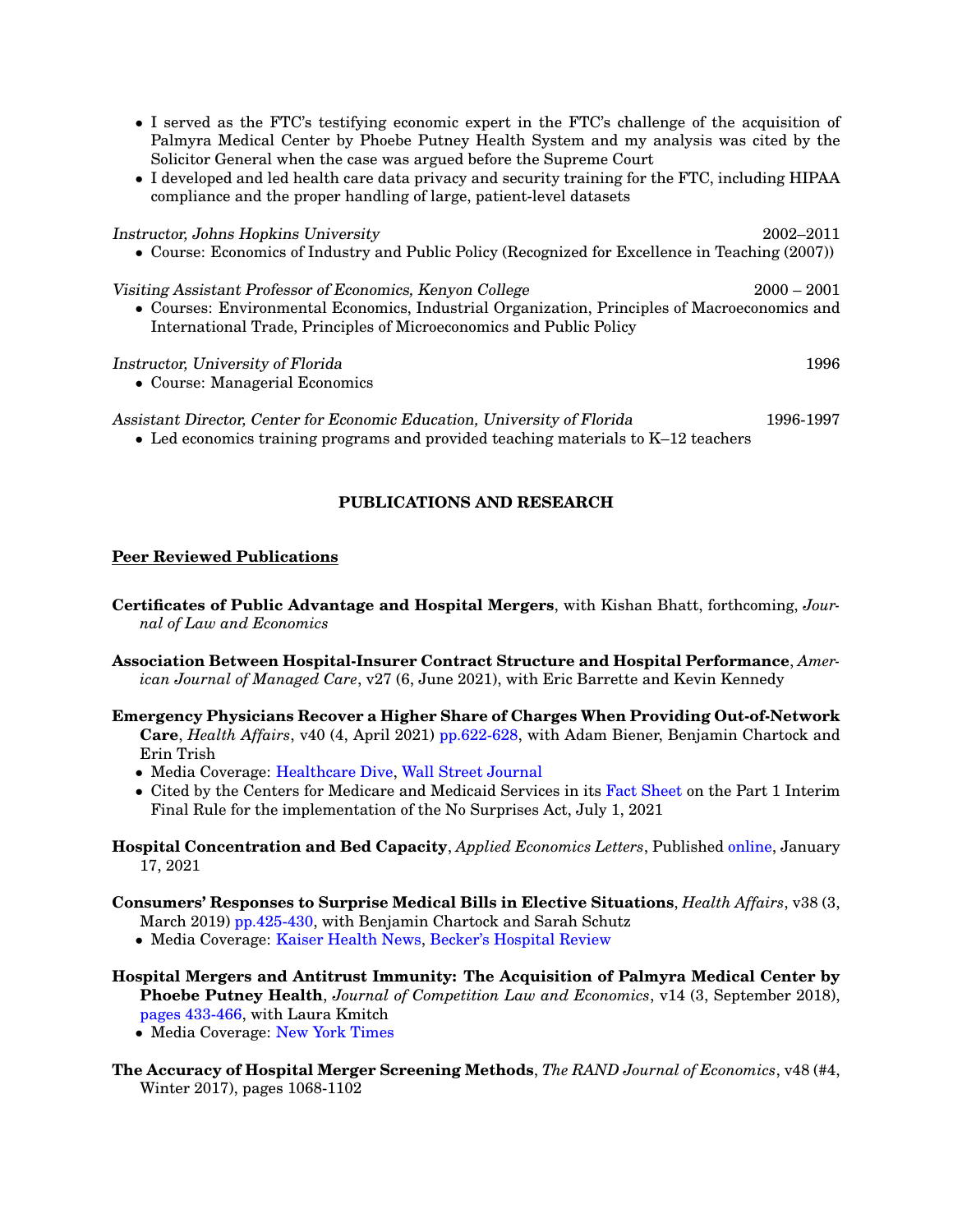- **One-in-Five Inpatient Emergency Department Cases May Lead to Surprise Bills**, *Health Affairs*, v36 (#1, January 2017), [pages 177-181,](http://content.healthaffairs.org/content/36/1/177) with Benjamin Chartock
	- Media Coverage: [New York Times,](https://www.nytimes.com/2020/12/22/upshot/ground-ambulances-left-off-surprise-medical-bill-law.html) [Washington Post,](https://www.washingtonpost.com/amphtml/national/health-science/ambulance-trips-can-leave-you-with-surprising--and-very-expensive--bills/2017/11/17/6be9280e-c313-11e7-84bc-5e285c7f4512_story.html) [Houston Chronicle,](http://www.houstonchronicle.com/business/medical/article/Lawmakers-and-consumer-groups-want-patients-12376001.php?utm_campaign=twitter-premium&utm_source=CMS%20Sharing%20Button&utm_medium=social) [Dallas News,](https://www.dallasnews.com/business/health-care/2017/01/20/medical-billing-surprise-bigger-texas) [Health](https://www.healthcaredive.com/news/growing-attention-on-surprise-medical-bills-highlights-need-for-legislative/436739/)[care Dive,](https://www.healthcaredive.com/news/growing-attention-on-surprise-medical-bills-highlights-need-for-legislative/436739/) [Vox1,](https://www.vox.com/2018/5/23/17353284/emergency-room-doctor-out-of-network) [Vox2](https://www.vox.com/policy-and-politics/2019/1/7/18137967/er-bills-zuckerberg-san-francisco-general-hospital)
- **Major League Baseball's First Year Player Draft: A Natural Laboratory for the Study of Bargaining**, *Journal of Sports Economics*, v14 (#5, October 2013), pages 451–470
- **Employer-Provided Health Insurance and Hospital Mergers**, *Health Economics, Policy and Law*, v8 (#3, July 2013), pages 365–384
- **Hospital Mergers and Competitive Effects: Two Retrospective Analyses**, *International Journal of the Economics of Business*, v18 (#1, February 2011), pages 17–32, with Deborah Haas-Wilson
	- Awarded First Prize as the best published retrospective analysis of mergers by the American Bar Association, Section of Antitrust Law (2013)
	- Selected as one of 20 papers to celebrate the 20th anniversary of the International Journal of the Economics of Business (2013)
- **The Use of Multiple Control Groups and Data Sources as Validation in Retrospective Studies of Hospital Mergers**, *International Journal of the Economics of Business*, v18 (#1, February 2011), pages 41–44, with Deborah Haas-Wilson
- **Hospital Competition and Charity Care**, *Forum for Health Economics and Policy*, v12 (#1, Frontiers in Health Policy Research 2009), [Article 2](http://www.bepress.com/fhep/12/1/2/)
- **Economics at the FTC: Data Intensive Mergers and Policy R&D**, *Review of Industrial Organization*, v29 (#4, December 2006), pages 327–348, with Michael Salinger, Keith Anderson, David Schmidt, and John Yun
- **A Note on Negligence and Collusion-Proof Liability**, *International Review of Law and Economics*, v25 (#2, June 2005), pages 256–263
- **Complements Integration and Foreclosure: The Case of Joint Consumption**, *Southern Economic Journal*, v70 (#4, April 2004), pages 893–890

## **Other Publications and Reports**

- **Hospital Mergers Retrospective Study to Improve Prediction**, *Competition Policy International Antitrust Chronicle*, July 2017
- **Hospital Merger Simulation**, *American Health Lawyers Association Member Briefing*, January 2014, with Keith Brand
- **Competition in Hospital Services: United States**, Submission to the Competition Committee, Directorate for Financial and Enterprise Affairs, Organization for Economic Cooperation and Development, with Jeanine Balbach, (February 2012)
- **Emerging Health Care Issues: Follow-on Biologic Drug Competition**, [Federal Trade Commis](http://www.ftc.gov/os/2009/06/P083901biologicsreport.pdf)[sion Report,](http://www.ftc.gov/os/2009/06/P083901biologicsreport.pdf) with Michael Wrobleski, Elizabeth Jex, Suzanne Drennon Munck, Suzanne Michel, Alissa Wantman, and Ossie Neal (June 2009)

**A Critique of the "Learning About Demand" Defense in Retrospective Merger Cases**, *Ameri-*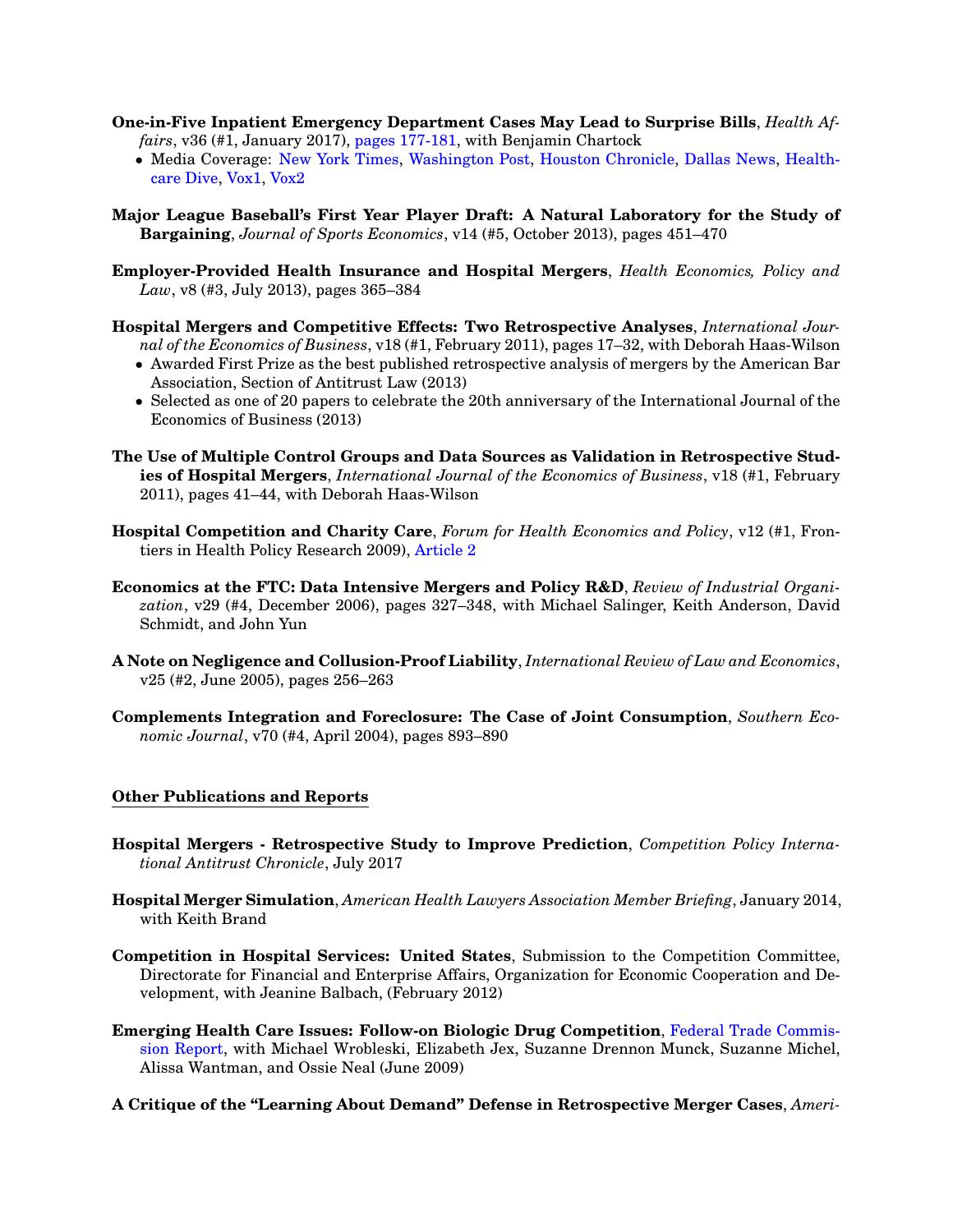*can Bar Association Antitrust Economics Newsletter*, (Fall 2008), pages 5–10, with David Balan

- **Report on Slotting Allowances and Other Marketing Practices in the Grocery Industry**, [Federal Trade Commission Report,](https://www.ftc.gov/news-events/press-releases/2001/02/ftc-releases-staff-report-slotting-allowances-and-other-grocery) with Neil W. Averitt, David A. Balto, William E. Cohen, Susan S. Desanti, and Ernest A. Nagata (February 2001)
- **Fundamentals of Incentive Regulation**, PURC/World Bank International Training Program on Utility Regulation and Strategy, with Tracy Lewis, (June 1997)

## **Working Papers**

**The Competitive Efficacy of Divestitures: An Empirical Analysis of Generic Drug Markets**, with Viola Chen, Kenneth Rios, and David Schmidt

## **Current Research Projects**

- **Estimating the Relationship Between Hospital Market Power and Hospital Prices**, with David Balan, Keith Brand, and Ted Rosenbaum
- **The Impact of the No Surprises Act on Physician-Insurer Negotiations**, with Adam Biener, Benjamin Chartock, Erin Duffy, and Erin Trish
- **Investigating Effects of State Surprise Billing Regulations on Commercial Insurance Plan Enrollees**, with Wendy Xu and Sheldon Retchin

## **GRANTS**

**Investigating Effects of State Surprise Billing Regulations on Commercial Insurance Plan Enrollees**, Robert Wood Johnson Foundation's Health Data for Action (HD4A) program, 2021

**Professional MBA Instructional Development Grant**, Bloch Family Foundation, 2020

## **AWARDS**

- **Award for Distinguished Service, FTC** (2017), "In grateful recognition of your long distinguished service to the Commission and its Bureau of Economics. Your dedication to the FTC's "maintaining competition" mission, your insightful analysis of antitrust issues, and your outstanding research in the area of hospital competition have greatly helped the Commission advance the public interest."
- **Francis Walker Award, FTC** (2013), "In recognition of your outstanding intellectual and analytical contributions to a wide range of complex economic issues arising in the Federal Trade Commission's maintaining competition mission"
- **Janet Steiger Team Award, FTC** (2013), Phoebe Putney/Palmyra Litigation Team
- **First Prize, American Bar Association, Section of Antitrust Law** (2013), The best published retrospective analysis of mergers

**Janet Steiger Team Award, FTC** (2012), Hospital Merger Litigation Team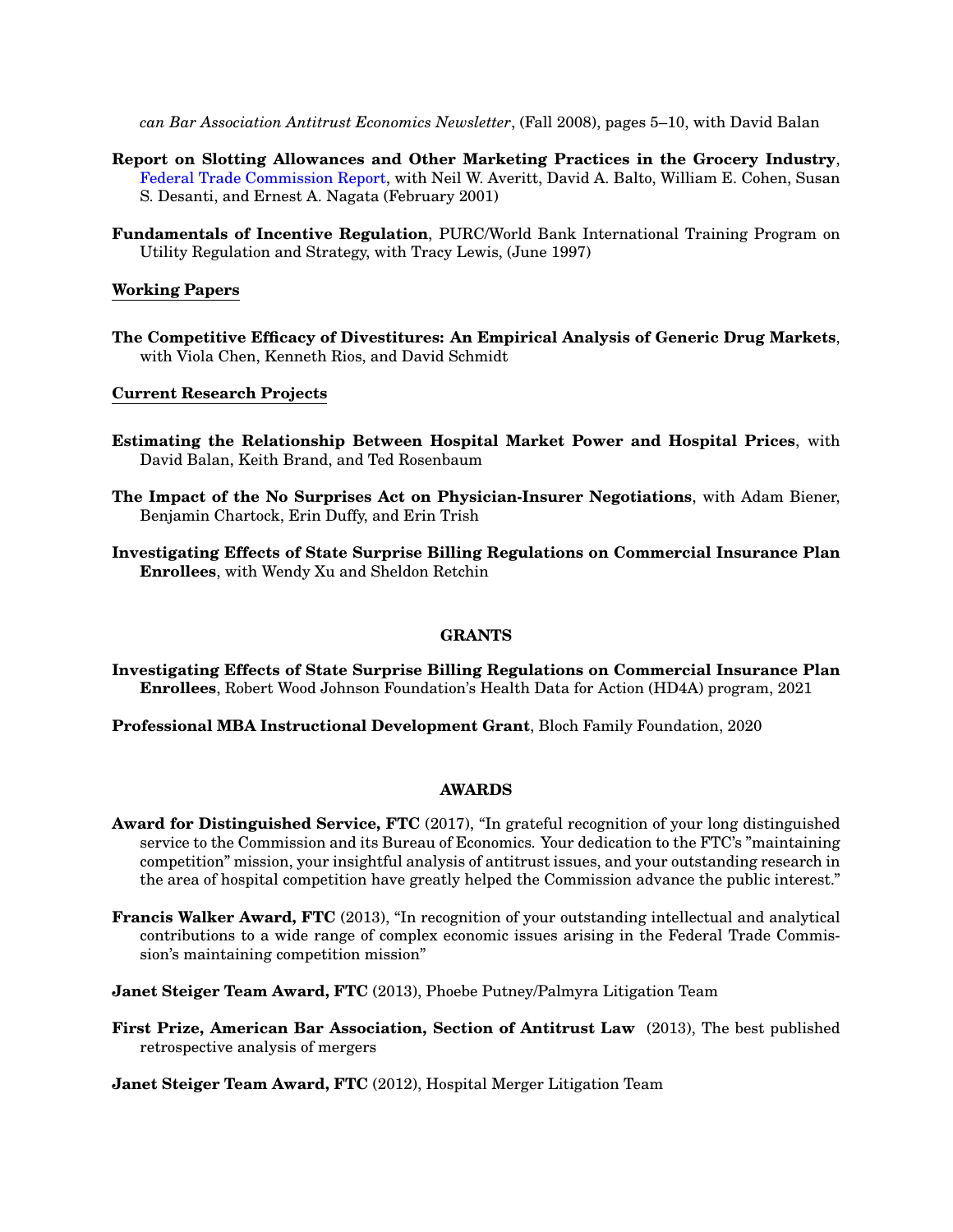**Janet Steiger Team Award, FTC** (2009), CSL/Talecris Investigation Team

**Janet Steiger Team Award, FTC** (2008), Inova/Prince William Investigation Team

## **Excellence in Teaching Award, Johns Hopkins University** (2007)

**Paul Rand Dixon Award, FTC** (2006), "In recognition for your outstanding analytical and empirical contributions in support of FTC activity in the hospital industry"

**Rafael Lusky Award, University of Florida** (1994), The best first-year graduate economics student

## **PRESENTATIONS**

## **The Impact of the No Surprises Act on Physician-Insurer Negotiations**

• Missouri Valley Economics Association Conference, October 15 2021

## **The 'No Surprises Act' and State Surprise Billing Laws**

• National Council of Insurance Legislators Conference, April 16 2021

## **The Financial Burden of Surprise Medical Bills**

• Kansas Virtual Health Economics Conference, March 2020

## **Surprise Out-of-Network Medical Bills**

• Next Steps in Health Reform, American University, Washington, DC, October 2019

## **The Benefis Healthcare Certificate of Public Advantage**

• Federal Trade Commission Workshop: A Health Check on COPAs: Assessing the Impact of Certificates of Public Advantage in Healthcare Markets, Washington, DC, June 2019

#### **Surprise Medical Bills and the Potential Impact of Legislative Proposals**

• HFMA Wisconsin Spring Conference, Appleton, WI, May 2019

## **Hospital Merger Retrospectives and Prospective Merger Analysis**

• Federal Trade Commission Hearings on Competition and Consumer Protection in the 21st Century, Hearing 13: Merger Retrospectives, Washington, DC, April 2019

## **Price Regulation of Monopoly Health Care Providers: The Benefis Healthcare Certificate of Public Advantage**

• Missouri Valley Economic Association Conference, Memphis, TN, November 2018

## **Consumer Response to Surprise Medical Bills in Elective Situations**

- American Society of Health Economists Conference, Atlanta, GA, June 2018
- University of Missouri Kansas City Law School Seminar, March 2018
- University of Kansas Economics Department Seminar, Lawrence, KS, February 2018
- Southern Economic Association Conference, Tampa, FL, November 2017
- Missouri Valley Economic Association Conference, Kansas City, MO, October 2017

## **Hospital Mergers and Antitrust Immunity**, Kansas State University Economics Department Seminar, Manhattan, KS, April 2018

**Health Care Competition or Regulation: The Unusual Case of Albany Georgia**, International Industrial Organization Conference, Boston, MA, April 2017

**Hospital Merger Analysis**, National Association of Attorneys General, Health Care Working Group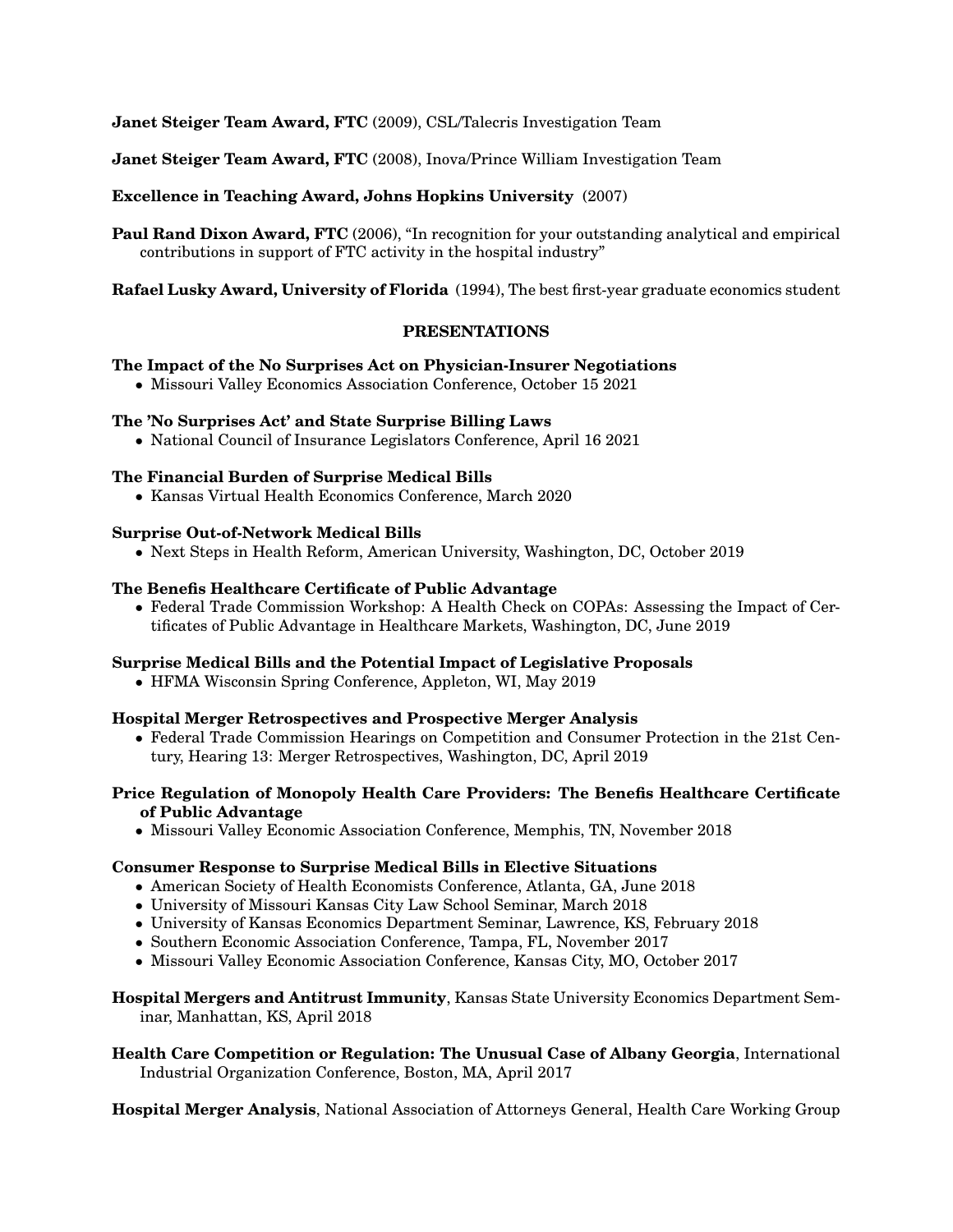Webinar, January 2017

**Efficiencies in Health Care Antitrust**, American Bar Association/American Health Lawyers Association Antitrust in Healthcare Conference, Arlington, VA, May 2016

# **The Accuracy of Hospital Merger Screening Methods**

- RAND Health, Arlington, VA, June 2016
- DC Industrial Organization Conference, Washington, DC, April 2016
- FTC Microeconomics Conference, Washington, DC, October 2014
- International Industrial Organization Conference, Chicago, IL, April 2014
- Kenyon College, February 2014
- **Market Definition in Horizontal Health Care Provider Mergers**, American Bar Association/American Health Lawyers Association Antitrust in Healthcare Conference, Arlington, VA, May 2014

**Diagnosing Retrospective Studies in Hospital Merger Enforcement**, American Bar Association Webinar, April 2014

- **Hospital Merger Forecasting: Lessons from the Retrospectives and Next Steps**, American Bar Association Retrospective Analysis of Agency Determinations in Merger Transactions Symposium, Washington, DC, June 2013
- **Merger Review Under the New Horizontal Merger Guidelines: Physician and Hospital Market Definition**, American Bar Association Antitrust in Healthcare Conference, Arlington, VA, May 2012
- **The Effects of Entry in Biologic Pharmaceutical Markets**, International Industrial Organization Conference, Arlington, VA, March 2012
- **The Role of Economic Analysis in Healthcare Antitrust: Cutting-Edge Economics Meets the Anomalies of the Healthcare System**, Antitrust Practice Group Mid-Year Luncheon, American Health Lawyers Association, Orlando, FL, February 2012
- **Major League Baseball's Rule 4 Draft**, Southern Economic Association Conference, Atlanta, GA, November 2010

# **Two Hospital Mergers on Chicago's North Shore: A Retrospective Study**

- Southern Economic Association Conference, Atlanta, GA, November 2010
- International Industrial Organization Conference, Boston, MA, April 2009

# **Employer-Provided Health Insurance and Hospital Mergers**

- American Society of Health Economists Conference, Durham, NC, June 2008
- International Industrial Organization Conference, Arlington, VA, May 2008
- Midwest Economic Theory Conference, Lansing, MI, April 2006

# **Hospital Competition and Charity Care**

- Petrie-Flom Center for Health Law Policy, Harvard Law School, Boston, MA, April 2007
- American Society of Health Economists Conference, Madison, WI, June 2006

# **Complements Integration and Foreclosure: The Case of Joint Consumption**, Southern Eco-

nomic Association Conference, Washington, DC, November 2000

# **OTHER ACTIVITIES**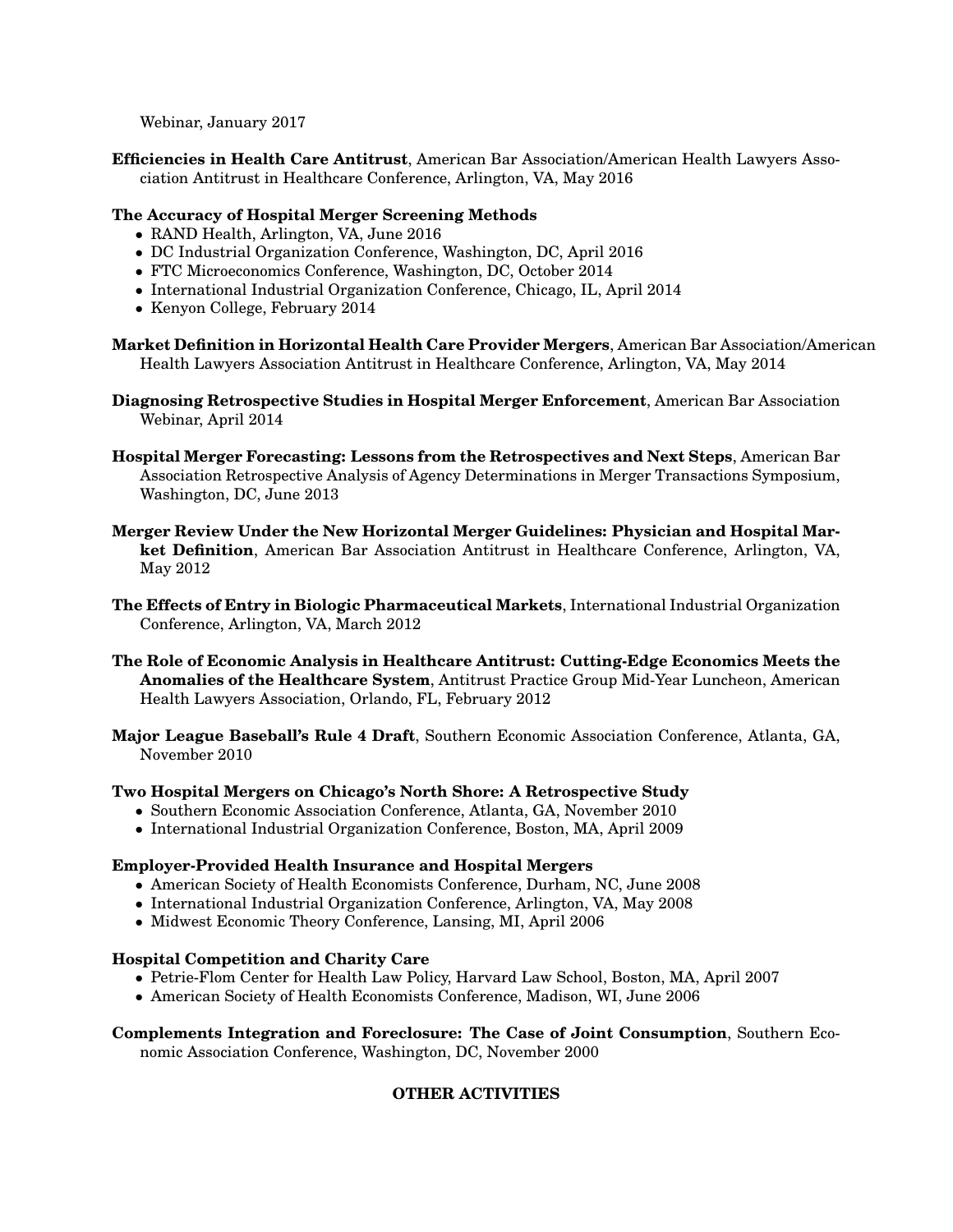## **Consulting Activities**

Technical Advisor to the U.S. District Court for the Western District of Pennsylvania in the matter of Royal Mile Company, Inc. et al. v. UPMC and Highmark, Inc. (2:2010cv01609)

## **Other Teaching**

**The Healthcare Market**, Saint Luke's Health System Executive Education, June 2018

#### **Interviews**

- **As Hospitals Sue Over Surprise Billing Ban, Healthcare Experts Ask Why**, [Healthcare Dive,](https://www.healthcaredive.com/news/hospitals-sue-over-surprise-billing-ban-why/617543/) February 1, 2022
- **Underpayment is Major Concern for EDs with New Surprise Billing Law**, ED Management, v34(2, February 2022):17-20
- **Surprise Medical Bill Ban Now in Effect: What to Do If You Get One**, [Healthline,](https://www.healthline.com/health-news/surprise-medical-bill-ban-now-in-effect-what-to-do-if-you-get-one) December 31, 2021
- **Are We Really Going to See the End of Surprise Medical Bills in 2022?**, [Healthline,](https://www.healthline.com/health-news/are-we-really-going-to-see-the-end-of-surprise-medical-bills-in-2022) July 22, 2021
- **While Kansas Keeps Hospital Data Under Lock And Key, Colorado Helps Employers Dig Into Cost Of Care**, [KCUR,](https://www.kcur.org/news/2021-07-02/while-kansas-keeps-hospital-data-under-lock-and-key-colorado-helps-employers-dig-into-cost-of-care?_amp=true&__twitter_impression=true&s=09) July 2, 2021
- **Millions of Americans are Vulnerable to Surprise Medical Billing**, [Yahoo!Finance,](https://finance.yahoo.com/news/surprise-medical-billing-america-202839622.html) June 10, 2021
- **Five Questions About Surprise Medical Bills**, [UMKC Today,](https://www.umkc.edu/news/posts/2021/february/five-questions-about-surprise-medical-bills.html) February 3, 2021
- **Kansas Among Worst States for Surprise Medical Bills. Congress Just Banned Them**, [Kansas](https://www.kansascity.com/news/business/health-care/article248038005.html) [City Star,](https://www.kansascity.com/news/business/health-care/article248038005.html) December 23, 2020
- **Surprise Medical Bills Cost Americans Millions. Congress Finally Banned Most of Them**, [New York Times,](https://www.nytimes.com/2020/12/20/upshot/surprise-medical-bills-congress-ban.html) December 22, 2020
- **How a Bill that Helped Hospitals Merge Could Cost Patients**, [Texas Standard,](https://www.texasstandard.org/stories/in-depth-how-a-bill-that-helped-hospitals-merge-could-cost-patients/) December 8, 2020
- **Health Insurers Have to Give Back 1.4 Billion and Kansans Get the Fattest Checks**, [KCUR,](https://www.kcur.org/post/health-insurers-have-give-back-14-billion-and-kansans-get-fattest-checks#stream/0) October 17, 2019
- **MEDIC Bill Controversy Shines Light on High Ambulance Costs**, [Charlotte Talks on WFAE,](https://www.wfae.org/post/charlotte-talks-medic-bill-controversy-shines-light-high-ambulance-costs#stream/0) October 3, 2019
- **Surprise Medical Bills are Increasingly Common, Study Finds**, [Medscape,](https://www.medscape.com/viewarticle/916792) August 13, 2019
- **Politicians Tackle Surprise Bills, but Not the Biggest Source of Them: Ambulances**, [New](https://www.nytimes.com/2019/07/22/upshot/ambulance-surprise-medical-bills-law.html) [York Times,](https://www.nytimes.com/2019/07/22/upshot/ambulance-surprise-medical-bills-law.html) July 22, 2019

**Keeping Hospital Market Competitive is an Uphill Battle for FTC**, [Bloomberg Law,](https://news.bloomberglaw.com/health-law-and-business/keeping-hospital-market-competitive-is-an-uphill-battle-for-ftc) June 6,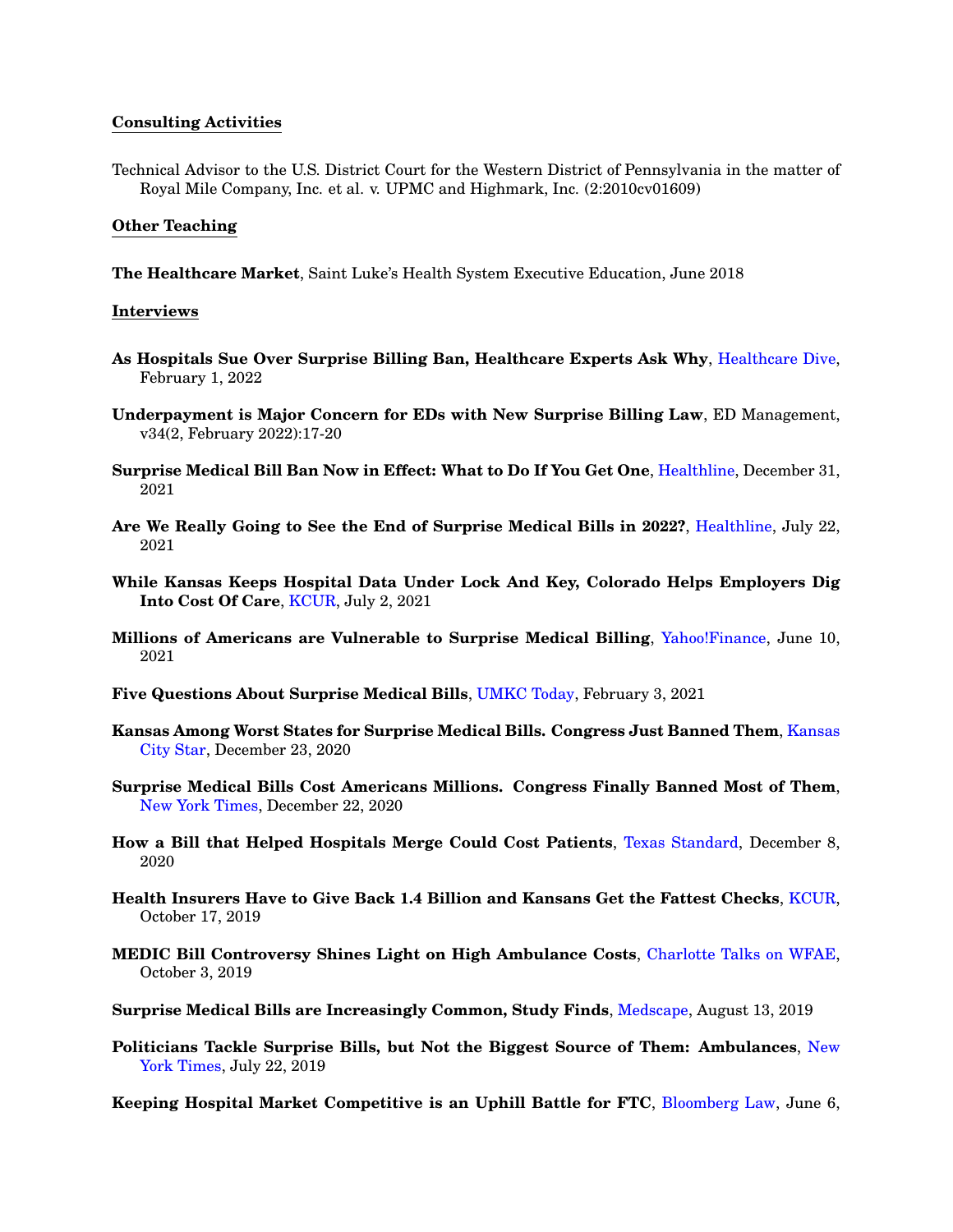2019

**President Trump Calls for End to Surprise Medical Bills, [KCTV5 News,](https://www.kctv5.com/president-trump-calls-for-end-to-surprise-medical-bills/video_ea09297b-c7d3-51a2-b277-1b96b66ad96d.html) May 9, 2019** 

**Centene, Wellcare Union Likely to Raise Antitrust Concerns**, [Healthcare Dive,](https://www.healthcaredive.com/news/centene-wellcare-union-likely-to-raise-antitrust-concerns/551479/) March 29, 2019

**More Than 40 Employees Laid Off From Warrensburg Hospital Trying to Cut Costs**, [Fox4](http://fox4kc.com/2018/02/06/a-complete-shock-more-than-40-employees-laid-off-from-warrensburg-hospital-trying-to-cut-costs/) [News,](http://fox4kc.com/2018/02/06/a-complete-shock-more-than-40-employees-laid-off-from-warrensburg-hospital-trying-to-cut-costs/) February 6, 2018

## **Blogposts**

**In Through the Out Door: A Comprehensive Look at Surprise Medical Bills**, [RealClearHealth,](http://www.realclearhealth.com/articles/2017/01/09/in_through_the_out_door_a_comprehensive_look_at_surprise_medical_bills__110368.html) January 9, 2017, with Benjamin Chartock

**Reference Pricing is Not a Substitute for Competition in Health Care**, [FTC Competition Mat](https://www.ftc.gov/news-events/blogs/competition-matters/2014/09/reference-pricing-not-substitute-competition-health)[ters Blog,](https://www.ftc.gov/news-events/blogs/competition-matters/2014/09/reference-pricing-not-substitute-competition-health) September 22, 2014, with Keith Brand and Martin Gaynor

## **Panel Moderator**

**The Economics of Hospital Competition**, FTC Microeconomics Conference, November 2012

**Personalized Medicine**, FTC Microeconomics Conference, November 2011

**The Role of Primary Service Area (PSA) Shares**, "Another Dose of Competition: Accountable Care Organizations and Antitrust," Federal Trade Commission Workshop, May 2011

## **Dissertation Committees**

**Alison Park** iPh.D., Public Affairs/Health Informatics, UMKC

**Will Duncan** Ph.D., Economics, University of Kansas

# **Referee**

American Journal of Managed Care, Annals of Internal Medicine, Economic Inquiry, Forum for Health Economics and Policy, Health Affairs, Health Care Management Science, Health Economics, International Journal of Health Economics and Management, Journal of Health Economics, Journal of Industrial Economics, Journal of Law and Economics, Journal of Political Economy, Journal of Regional Science, Journal of Regulatory Economics, RAND Journal of Economics

# **Reviewer of Grant or Paper Proposals**

Robert Wood Johnson Foundation's Changes in Health Care Financing and Organization Initiative

Robert Wood Johnson Foundation's Policy–Relevant Insurance Studies

Health Affairs "Consumerism and Health" Planning Meeting, May 2018

# **CERTIFICATIONS**